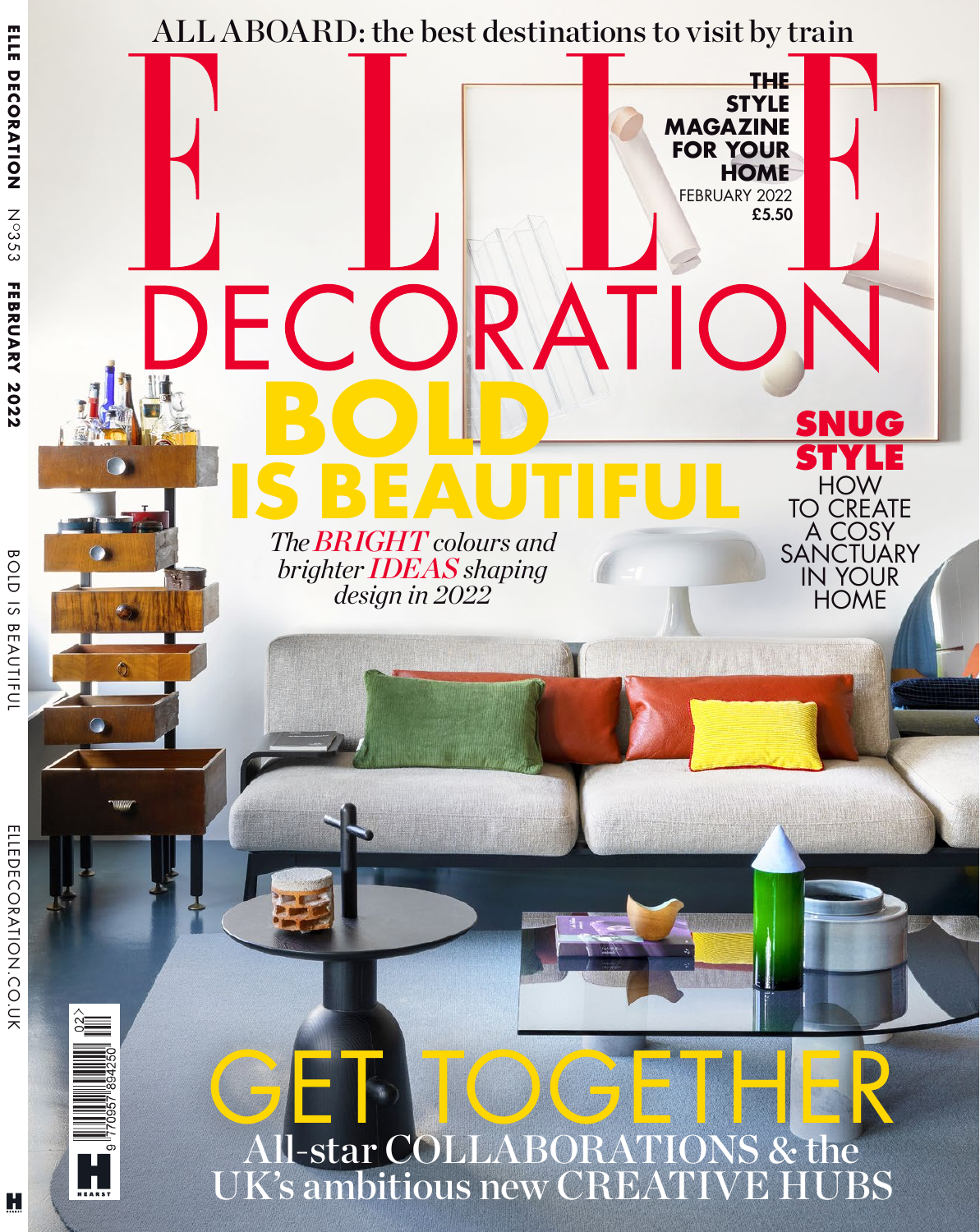## ARCHITECTURE /



## **ASK AN ARCHITECT** PROCTOR & SHAW

*London-based architects John Proctor and Mike Shaw discuss the benefits of small-scale living and give their tips for creating homes with natural warmth*



**What kind of projects do you like to work on?** 'We're still working out where to focus our attention,' says Shaw. 'A lot of architects start their own practices when they are young, but we've both spent many years in other practices. So while most of our work now is residential, we've both historically worked on museums, retail, restaurants and the education sector. We're open to anything, but what we're most interested in is achieving a level of quality.' **How would you describe your approach?** 'Our skills as architects are traditional; it's about form, light, materiality. We're good at exploiting the opportunities of each project, whether it's a particular client or a specific material,' says Proctor. 'We strive for beauty and clarity,' adds Shaw. 'We look at the elements that make each project special, so we try not to go in with preconceived ideas.'

**Above** The open-plan kitchen of Quarter Glass House with a timber-framed ceiling, copper surfaces and duck-egg-blue cabinetry **Left** John Proctor (left) and Mike Shaw **Below** The angular extension at Quarter Glass House